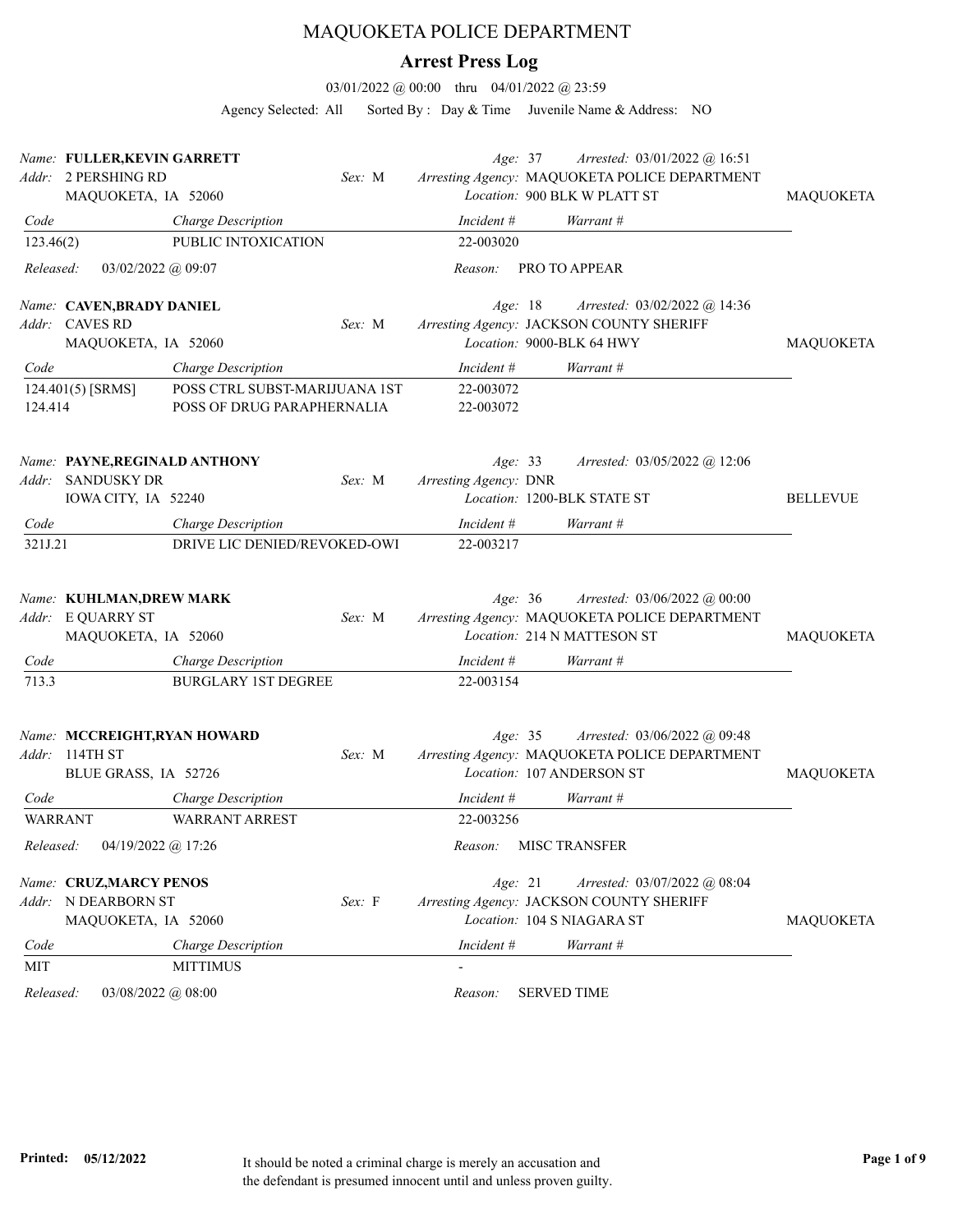|                | Name: ANDERSON, DAVID BRUCE                                                 |        | Age: 64    | Arrested: 03/08/2022 @ 00:00                                                                                 |                    |
|----------------|-----------------------------------------------------------------------------|--------|------------|--------------------------------------------------------------------------------------------------------------|--------------------|
|                | Addr: MAIN ST                                                               | Sex: M |            | Arresting Agency: MAQUOKETA POLICE DEPARTMENT                                                                |                    |
|                | DELMAR, IA 52037                                                            |        |            | Location: 814 S 4TH ST                                                                                       | MAQUOKETA          |
| Code           | Charge Description                                                          |        | Incident # | Warrant #                                                                                                    |                    |
| 708.4(1)       | WILLFUL INJURY-SERIOUS INJURY                                               |        | 21-020056  |                                                                                                              |                    |
|                | Name: SLAGER,EDWARD JOHN<br>Addr: S DIVISION ST<br>SPRAGUEVILLE, IA 52074   | Sex: M | Age: 32    | Arrested: 03/08/2022 @ 12:57<br>Arresting Agency: JACKSON COUNTY SHERIFF<br>Location: 102 S NIAGARA          | MAQUOKETA          |
| Code           | Charge Description                                                          |        | Incident # | Warrant #                                                                                                    |                    |
| <b>WARRANT</b> | <b>WARRANT ARREST</b>                                                       |        | 22-003406  |                                                                                                              |                    |
| Released:      | $03/22/2022$ @ 18:17                                                        |        | Reason:    | ORDER OF COURT                                                                                               |                    |
| Addr:          | Name: CARNEY, JAMES WILLIAM<br>RIDGE RD<br>BERNARD, IA 52032                | Sex: M | Age: 35    | Arrested: 03/08/2022 @ 20:43<br>Arresting Agency: JACKSON COUNTY SHERIFF<br>Location: 2400-BLK RIDGE RD      | <b>BERNARD</b>     |
| Code           | Charge Description                                                          |        | Incident # | Warrant #                                                                                                    |                    |
| 723.4(1)(a)    | DISORDERLY CONDUCT-FIGHT/VIOLE                                              |        | 22-003079  |                                                                                                              |                    |
| Addr:          | Name: RUNDE,ROBERT JOSEPH<br><b>RIDGE RD</b><br>BERNARD, IA 52032           | Sex: M | Age: 64    | Arrested: 03/08/2022 @ 21:09<br>Arresting Agency: JACKSON COUNTY SHERIFF<br>Location: 2400-BLK RIDGE RD      | <b>BERNARD</b>     |
| Code           | Charge Description                                                          |        | Incident # | Warrant #                                                                                                    |                    |
| 723.4(1)(a)    | DISORDERLY CONDUCT-FIGHT/VIOLE                                              |        | 22-003079  |                                                                                                              |                    |
|                | Name: ANDERSON, DAVID BRUCE<br>Addr: MAIN ST<br>DELMAR, IA 52037            | Sex: M | Age: 64    | Arrested: $03/08/2022$ @ 21:14<br>Arresting Agency: JACKSON COUNTY SHERIFF<br>Location: 104 S NIAGARA ST     | MAQUOKETA          |
| Code           | Charge Description                                                          |        | Incident # | Warrant #                                                                                                    |                    |
| WARRANT        | <b>WARRANT ARREST</b>                                                       |        | 22-003429  | FECR021725                                                                                                   |                    |
| Released:      | 03/09/2022 @ 14:04                                                          |        | Reason:    | <b>ORDER OF COURT</b>                                                                                        |                    |
|                | Name: FULLER, KEVIN GARRETT<br>Addr: 2 PERSHING RD<br>MAQUOKETA, IA 52060   | Sex: M | Age: 37    | Arrested: 03/09/2022 @ 00:00<br>Arresting Agency: MAQUOKETA POLICE DEPARTMENT<br>Location: 700-2 PERSHING RD | MAQUOKETA          |
| Code           | Charge Description                                                          |        | Incident # | Warrant #                                                                                                    |                    |
| 727.5          | OBSTRUCT EMERGNCY COMMUNICATIO                                              |        | 22-003473  |                                                                                                              |                    |
| Addr:          | Name: ******JUVENILE******<br>*******JUVENILE******<br>******JUVENILE****** | Sex:   | Age:       | Arrested:<br>Arresting Agency: MAQUOKETA POLICE DEPARTMENT<br>Location: 214 N MATTESON ST                    | *****Juvenile***** |
| Code           | Charge Description                                                          |        | Incident # | Warrant #                                                                                                    |                    |
| 713.3          | <b>BURGLARY 1ST DEGREE</b>                                                  |        | 22-003154  |                                                                                                              |                    |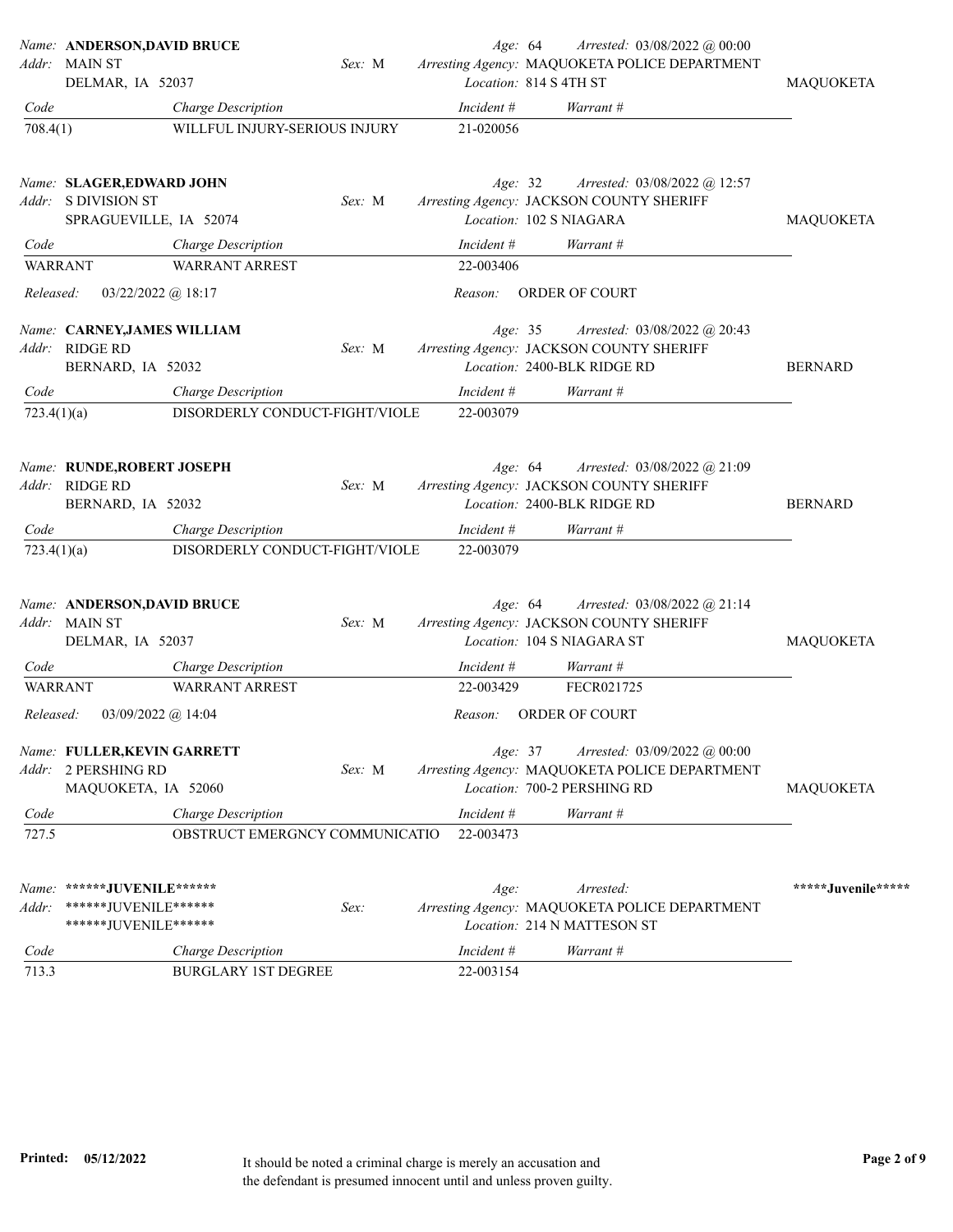|                | Name: KUHLMAN, DREW MARK                                            |                                |        | Age: 36    | Arrested: 03/10/2022 @ 13:58                                                                           |                    |
|----------------|---------------------------------------------------------------------|--------------------------------|--------|------------|--------------------------------------------------------------------------------------------------------|--------------------|
|                | Addr: E QUARRY ST<br>MAQUOKETA, IA 52060                            |                                | Sex: M |            | Arresting Agency: MAQUOKETA POLICE DEPARTMENT<br>Location: 103 E CARLISLE ST                           | MAQUOKETA          |
| Code           |                                                                     | Charge Description             |        | Incident # | Warrant #                                                                                              |                    |
| <b>WARRANT</b> |                                                                     | <b>WARRANT ARREST</b>          |        | 22-003523  | FECR021721                                                                                             |                    |
| Released:      | $03/10/2022$ @ 17:41                                                |                                |        | Reason:    | <b>BOND POSTED</b>                                                                                     |                    |
|                | Name: ******JUVENILE******                                          |                                |        | Age:       | Arrested:                                                                                              | *****Juvenile***** |
| Addr:          | ******JUVENILE******                                                |                                | Sex:   |            | Arresting Agency: JACKSON COUNTY SHERIFF                                                               |                    |
|                | ******JUVENILE******                                                |                                |        |            | Location: 16234 407TH AVE                                                                              |                    |
| Code           |                                                                     | <b>Charge Description</b>      |        | Incident # | Warrant #                                                                                              |                    |
| 708.2(6)       |                                                                     | ASSAULT-SIMPLE                 |        | 22-003543  |                                                                                                        |                    |
|                | Name: YAROLEM,CODY GENE                                             |                                |        | Age: 36    | Arrested: 03/11/2022 @ 09:26                                                                           |                    |
| Addr:          | <b>ROCKDALE RD</b>                                                  |                                | Sex: M |            | Arresting Agency: JACKSON COUNTY SHERIFF                                                               |                    |
|                | DUBUQUE, IA 52003                                                   |                                |        |            | Location: 603 WATER ST                                                                                 | <b>LAMOTTE</b>     |
| Code           |                                                                     | Charge Description             |        | Incident # | Warrant #                                                                                              |                    |
| 713.3          |                                                                     | <b>BURGLARY 1ST DEGREE</b>     |        | 22-003556  |                                                                                                        |                    |
| 708.2(4)       |                                                                     | ASSAULT CAUSING SERIOUS INJURY |        | 22-003556  |                                                                                                        |                    |
|                | Name: MANNING, WILLIAM JAY<br>Addr: SMAIN ST                        |                                | Sex: M | Age: 41    | Arrested: 03/11/2022 @ 10:37<br>Arresting Agency: JACKSON COUNTY SHERIFF                               |                    |
|                | MAQUOKETA, IA 52060                                                 |                                |        |            | Location: 104 S NIAGRA ST                                                                              | MAQUOKETA          |
| Code           |                                                                     | <b>Charge Description</b>      |        | Incident # | Warrant #                                                                                              |                    |
| <b>WARRANT</b> |                                                                     | <b>WARRANT ARREST</b>          |        | 22-003557  | <b>DRCV033504</b>                                                                                      |                    |
| Released:      | $03/11/2022$ @ 13:14                                                |                                |        | Reason:    | <b>MISC TRANSFER</b>                                                                                   |                    |
|                | Name: YAROLEM, CODY GENE<br>Addr: ROCKDALE RD<br>DUBUQUE, IA 52003  |                                | Sex: M | Age: 36    | Arrested: 03/11/2022 @ 11:00<br>Arresting Agency: JACKSON COUNTY SHERIFF<br>Location: 770 IOWA ST      | <b>DUBUQUE</b>     |
| Code           |                                                                     | Charge Description             |        | Incident # | Warrant #                                                                                              |                    |
| <b>WARRANT</b> |                                                                     | <b>WARRANT ARREST</b>          |        | 22-003556  | FECR021705                                                                                             |                    |
| Released:      | 03/12/2022 @ 19:00                                                  |                                |        | Reason:    | <b>BOND POSTED</b>                                                                                     |                    |
|                | Name: LACKAS, JOSEPH ALLYN<br>Addr: 155TH ST<br>CLINTON, IA 52732   |                                | Sex: M | Age: 39    | Arrested: 03/11/2022 @ 20:14<br>Arresting Agency: JACKSON COUNTY SHERIFF<br>Location: 104 S NIAGARA ST | MAQUOKETA          |
| Code           |                                                                     | <b>Charge Description</b>      |        | Incident # | Warrant #                                                                                              |                    |
| MIT            |                                                                     | <b>MITTIMUS</b>                |        |            |                                                                                                        |                    |
| Released:      | $03/15/2022$ @ 20:00                                                |                                |        | Reason:    | <b>SERVED TIME</b>                                                                                     |                    |
| Addr:          | Name: SCHILLING, CARMEN MAE<br><b>SECTION RD</b><br>MILES, IA 52064 |                                | Sex: F | Age: 43    | <i>Arrested:</i> 03/13/2022 @ 17:41<br>Arresting Agency: IOWA STATE PATROL<br>Location: CLEVELAND ST   | <b>OLIN</b>        |
| Code           |                                                                     | <b>Charge Description</b>      |        | Incident # | Warrant #                                                                                              |                    |
| WARRANT        |                                                                     | <b>WARRANT ARREST</b>          |        | 22-003655  | AGCR021101                                                                                             |                    |
| Released:      | $03/14/2022$ @ 10:43                                                |                                |        | Reason:    | PRO TO APPEAR                                                                                          |                    |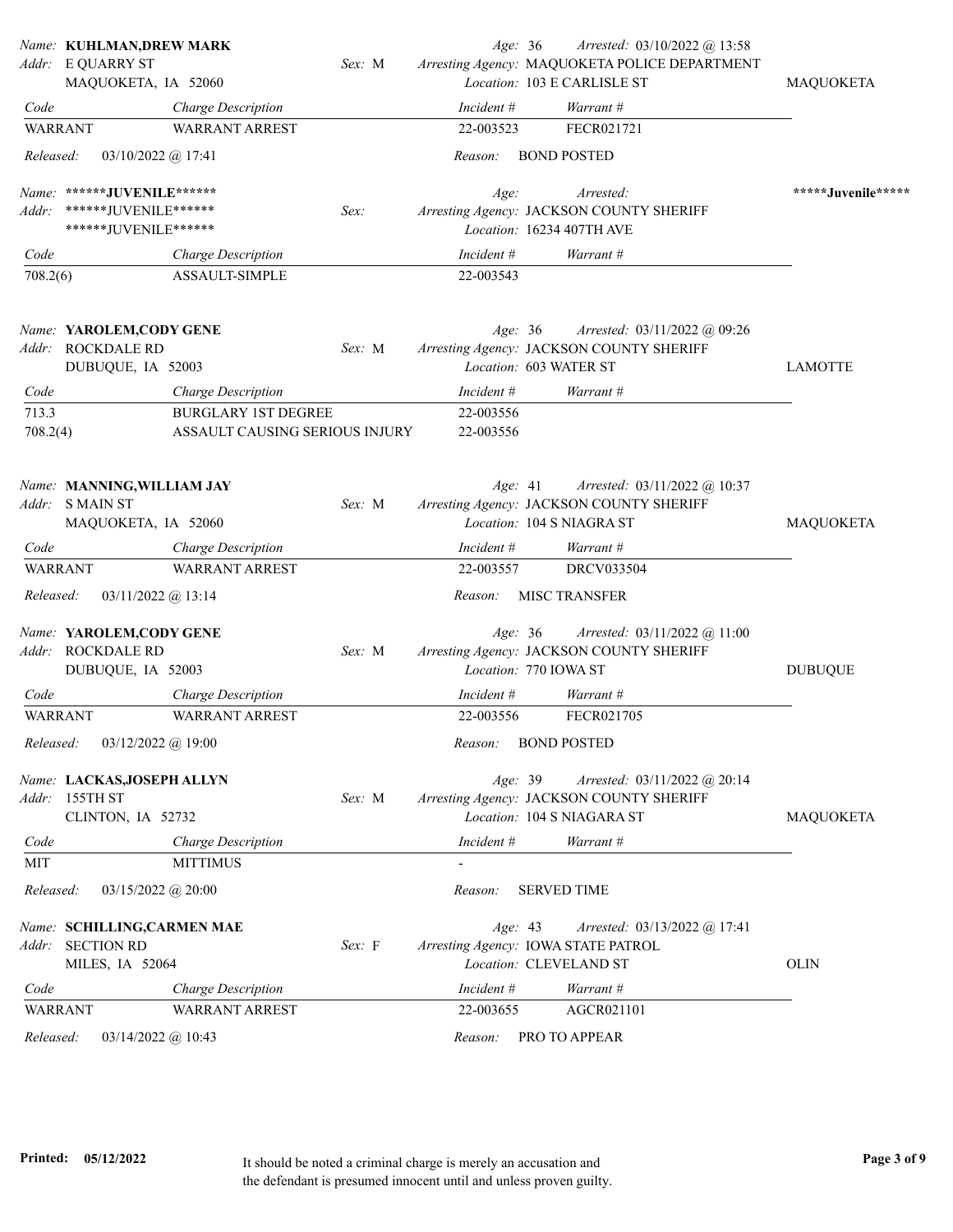|                        | Name: SWIFT, JANIECE MARIE<br>Addr: SNIAGARA ST<br>MAQUOKETA, IA 52060 |                                             | Sex: F | Age: 27                          | Arrested: 03/14/2022 @ 09:26<br>Arresting Agency: JACKSON COUNTY SHERIFF<br>Location: 104 S NIAGARA ST | <b>MAQUOKETA</b> |
|------------------------|------------------------------------------------------------------------|---------------------------------------------|--------|----------------------------------|--------------------------------------------------------------------------------------------------------|------------------|
| Code                   |                                                                        | Charge Description                          |        | Incident #                       | Warrant #                                                                                              |                  |
| MIT                    |                                                                        | <b>MITTIMUS</b>                             |        |                                  |                                                                                                        |                  |
| Released:              | $04/07/2022$ @ 08:46                                                   |                                             |        | Reason:                          | <b>SERVED TIME</b>                                                                                     |                  |
|                        | Name: DREW,CARLY STEFANY<br>Addr: COUNTRY CLUB DR                      |                                             | Sex: F | Age: 38                          | Arrested: 03/14/2022 @ 20:40<br>Arresting Agency: JACKSON COUNTY SHERIFF<br>Location: 705 MUGGSIE LN   |                  |
|                        | MAQUOKETA, IA 52060                                                    |                                             |        |                                  |                                                                                                        | MAQUOKETA        |
| Code<br><b>WARRANT</b> |                                                                        | Charge Description<br><b>WARRANT ARREST</b> |        | Incident #<br>21-021554          | Warrant #<br>SMCR021672                                                                                |                  |
| <b>WARRANT</b>         |                                                                        | WARRANT ARREST                              |        | 22-021554                        | SRCR021671                                                                                             |                  |
| <b>WARRANT</b>         |                                                                        | <b>WARRANT ARREST</b>                       |        | 22-000271                        | SMCR021693                                                                                             |                  |
| Released:              | $03/15/2022$ @ 14:21                                                   |                                             |        | Reason:                          | PRO TO APPEAR                                                                                          |                  |
|                        | Name: SEARS, RALPH LEE<br>Addr: HOMELESS                               |                                             | Sex: M | Age: 50                          | Arrested: 03/14/2022 @ 22:14<br>Arresting Agency: MAQUOKETA POLICE DEPARTMENT                          |                  |
|                        |                                                                        |                                             |        |                                  | Location: 105 S MATTESON ST                                                                            | MAQUOKETA        |
| Code                   |                                                                        | Charge Description                          |        | Incident #                       | Warrant #                                                                                              |                  |
| 123.46(2)              |                                                                        | PUBLIC INTOXICATION                         |        | 22-003734                        |                                                                                                        |                  |
| Released:              | $03/15/2022$ @ 14:20                                                   |                                             |        | Reason:                          | PRO TO APPEAR                                                                                          |                  |
|                        | Name: VANKAMPEN, MARK EDWARD<br>Addr: FERRY RD<br>MILES, IA 52064      |                                             | Sex: M | Age: $46$                        | Arrested: 03/16/2022 @ 14:52<br>Arresting Agency: JACKSON COUNTY SHERIFF<br>Location: 532 FERRY RD     | <b>MILES</b>     |
| Code                   |                                                                        | Charge Description                          |        | Incident #                       | Warrant #                                                                                              |                  |
|                        | 714.2(3) [FRAUD]                                                       | THEFT 3RD DEGREE>\$750<\$1500               |        | 20-009177                        |                                                                                                        |                  |
|                        | Name: VANKAMPEN, MARK EDWARD<br>Addr: FERRY RD<br>MILES, IA 52064      |                                             | Sex: M | Age: 46<br>Location: 53 ALLEN ST | Arrested: 03/16/2022 @ 14:53<br>Arresting Agency: PRESTON POLICE DEPT                                  | <b>MILES</b>     |
| Code                   |                                                                        | Charge Description                          |        | Incident #                       | Warrant #                                                                                              |                  |
| <b>WARRANT</b>         |                                                                        | WARRANT ARREST                              |        | 22-003836                        |                                                                                                        |                  |
| Released:              | $03/17/2022$ @ 14:10                                                   |                                             |        | Reason:                          | PRO TO APPEAR                                                                                          |                  |
|                        | Name: LEE,SCOTT ANDREW<br>Addr: MAIN ST<br>OXFORD JUNCTION, IA 52323   |                                             | Sex: M | Age: 27<br>Location: SCOOTERS    | Arrested: 03/16/2022 @ 23:56<br>Arresting Agency: PRESTON POLICE DEPT                                  | ANAMOSA          |
| Code                   |                                                                        | Charge Description                          |        | Incident #                       | Warrant #                                                                                              |                  |
| <b>WARRANT</b>         |                                                                        | <b>WARRANT ARREST</b>                       |        | 22-003867                        | AGCR008606                                                                                             |                  |
| <b>WARRANT</b>         |                                                                        | <b>WARRANT ARREST</b>                       |        | 22-003867                        | AGCR008606                                                                                             |                  |
| Addr:                  | Name: CONNOLLY, ALEX PATRICK<br>308TH ST<br>BELLEVUE, IA 52031         |                                             | Sex: M | Age: 20<br>Location: 700 IOWA ST | Arrested: 03/17/2022 @ 15:34<br>Arresting Agency: JACKSON COUNTY SHERIFF                               | <b>DUBUQUE</b>   |
| Code                   |                                                                        | Charge Description                          |        | Incident #                       | Warrant #                                                                                              |                  |
| <b>OTHER</b>           |                                                                        | <b>OTHER</b>                                |        | 22-003894                        |                                                                                                        |                  |
| Released:              | 03/18/2022 @ 16:51                                                     |                                             |        | Reason:                          | <b>MISC TRANSFER</b>                                                                                   |                  |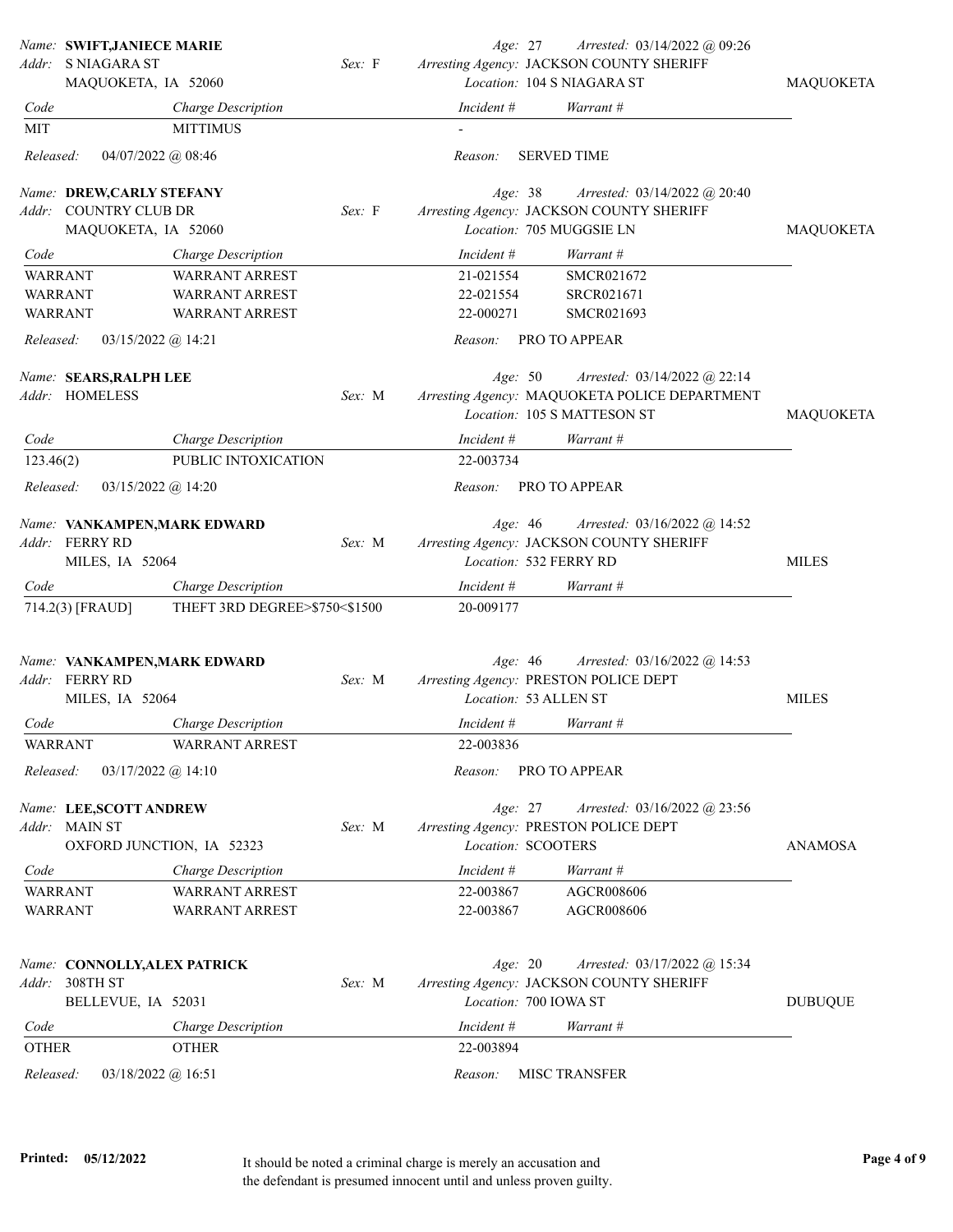|                                  | Name: ROBERTS, VINCENT HAKEEM<br>Addr: BRADY ST<br>DAVENPORT, IA 52801  |                                                                  | Sex: M | Age: 30                | Arrested: 03/18/2022 @ 13:46<br>Arresting Agency: JACKSON COUNTY SHERIFF<br>Location: 145 ANNA CT           | <b>PRESTON</b>   |
|----------------------------------|-------------------------------------------------------------------------|------------------------------------------------------------------|--------|------------------------|-------------------------------------------------------------------------------------------------------------|------------------|
| Code                             |                                                                         | Charge Description                                               |        | Incident #             | Warrant #                                                                                                   |                  |
| 664A.7(1)                        | 708.2A(2)(b)                                                            | DOMESTIC ASSLT-BODILY INJRY-1S<br>CONTEMPT-VIOL NO CONTACT ORDER |        | 22-003670<br>22-003670 |                                                                                                             |                  |
|                                  | Name: MOLUMBY, ROBYN DAWN<br>Addr: 13TH ST<br>DE WITT, IA 52742         |                                                                  | Sex: F | Age: $46$              | Arrested: 03/18/2022 @ 14:35<br>Arresting Agency: JACKSON COUNTY SHERIFF<br>Location: 241 7TH AVE N         | <b>CLINTON</b>   |
| Code                             |                                                                         | Charge Description                                               |        | Incident #             | Warrant #                                                                                                   |                  |
| <b>WARRANT</b>                   |                                                                         | <b>WARRANT ARREST</b>                                            |        | 22-003961              | FECR021611                                                                                                  |                  |
| Released:                        | 04/01/2022 @ 14:32                                                      |                                                                  |        | Reason:                | ORDER OF COURT                                                                                              |                  |
| Addr:                            | Name: ROBERTS, VINCENT HAKEEM<br><b>BRADY ST</b><br>DAVENPORT, IA 52801 |                                                                  | Sex: M | Age: 30                | <i>Arrested:</i> 03/18/2022 @ 15:01<br>Arresting Agency: JACKSON COUNTY SHERIFF<br>Location: 400 W 4TH ST   | <b>DAVENPORT</b> |
| Code                             |                                                                         | Charge Description                                               |        | Incident #             | Warrant #                                                                                                   |                  |
| <b>WARRANT</b><br><b>WARRANT</b> |                                                                         | <b>WARRANT ARREST</b><br><b>WARRANT ARREST</b>                   |        | 22-003956              | SRCR021733<br>SMCR021732                                                                                    |                  |
|                                  | Name: PORTZ, CURTIS JOHN<br>Addr: S 6TH ST<br>BELLEVUE, IA 52031        |                                                                  | Sex: M | Age: 51                | Arrested: 03/18/2022 @ 20:35<br>Arresting Agency: BELLEVUE POLICE DEPT<br>Location: 800 STATE ST            | <b>BELLEVUE</b>  |
| Code                             |                                                                         | Charge Description                                               |        | Incident #             | Warrant #                                                                                                   |                  |
| 321J.2(2)(a)                     |                                                                         | <b>OWI-1ST OFFENSE</b>                                           |        | 22-003984              |                                                                                                             |                  |
| Released:                        | $03/19/2022$ @ 10:28                                                    |                                                                  |        | Reason:                | ORDER OF COURT                                                                                              |                  |
|                                  | Name: ROGERS, SHAGGY NORVILLE<br>Addr: N MAIN ST<br>MAQUOKETA, IA 52060 |                                                                  | Sex: M | Age: 23                | Arrested: 03/19/2022 @ 17:33<br>Arresting Agency: MAQUOKETA POLICE DEPARTMENT<br>Location: 102 DAVID ST     | <b>MAQUOKETA</b> |
| Code                             |                                                                         | Charge Description                                               |        | Incident #             | Warrant #                                                                                                   |                  |
| 124.414                          | $124.401(5)$ [AG]                                                       | POSS CTRL SUBST-MARIJUANA 3RD<br>POSS OF DRUG PARAPHERNALIA      |        | 22-012345<br>22-012345 |                                                                                                             |                  |
| Addr:                            | Name: ROGERS, SHAGGY NORVILLE<br>N MAIN ST<br>MAQUOKETA, IA 52060       |                                                                  | Sex: M | Age: 23                | Arrested: 03/19/2022 @ 17:48<br>Arresting Agency: JACKSON COUNTY SHERIFF<br>Location: NIAGARA ST/W PLATT ST | MAQUOKETA        |
| Code                             |                                                                         | Charge Description                                               |        | Incident #             | Warrant #                                                                                                   |                  |
| 123.46(2)                        |                                                                         | PUBLIC INTOXICATION                                              |        | 22-234567              |                                                                                                             |                  |
|                                  | Name: EYE, ALEX JAMES<br>Addr: S ELIZA ST<br>MAQUOKETA, IA 52060        |                                                                  | Sex: M | Age: 19                | Arrested: 03/19/2022 @ 22:37<br>Arresting Agency: JACKSON COUNTY SHERIFF<br>Location: 16 W BENTON ST        | <b>ANDREW</b>    |
| Code                             |                                                                         | Charge Description                                               |        | Incident #             | Warrant #                                                                                                   |                  |
| 123.46(2)                        |                                                                         | PUBLIC INTOXICATION                                              |        | 22-004045              |                                                                                                             |                  |
| Released:                        | 03/20/2022 @ 11:37                                                      |                                                                  |        | Reason:                | PRO TO APPEAR                                                                                               |                  |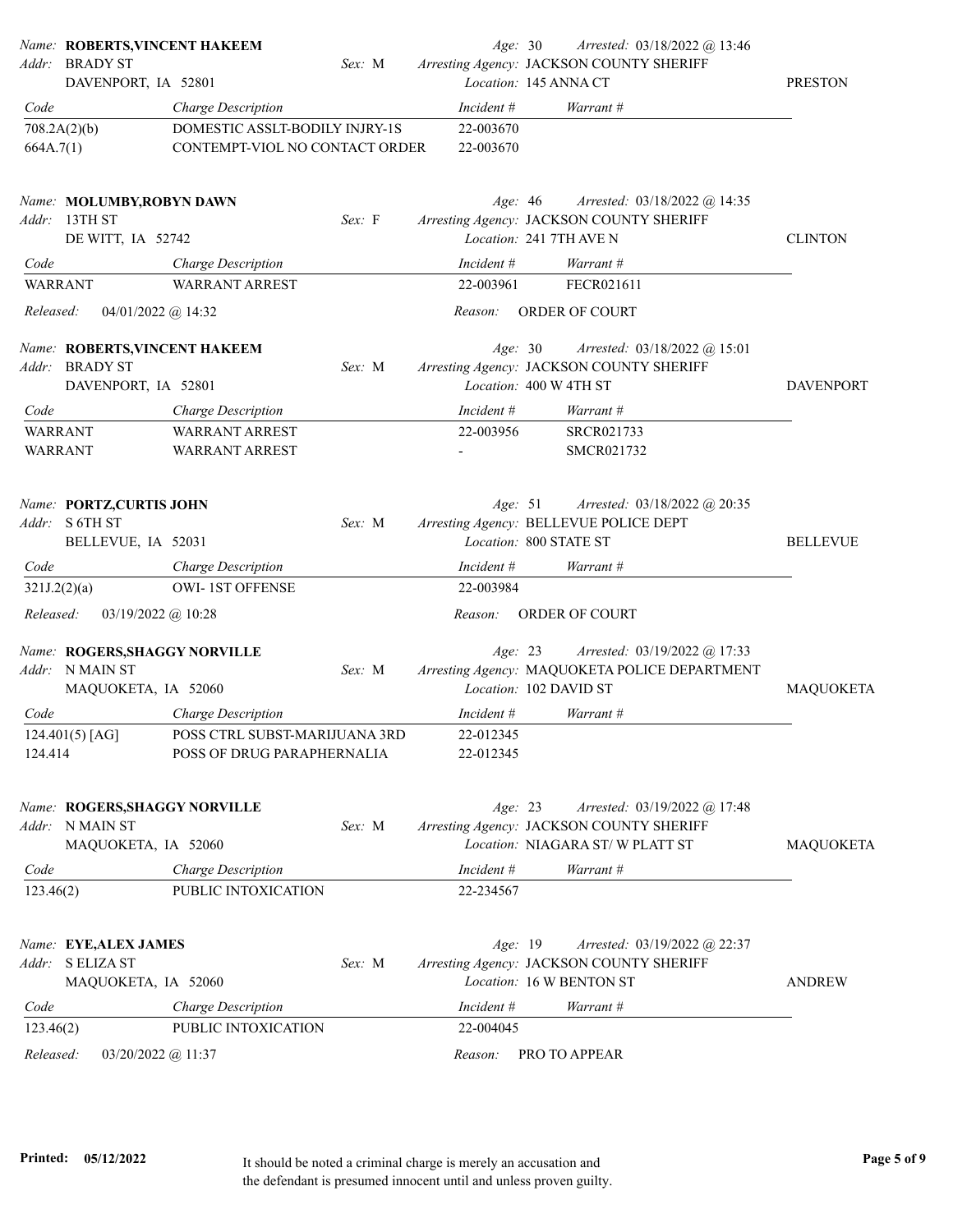|                           | Name: GIBSON, COURTNEY MARIE            |                                            |        | Age: 25                | Arrested: 03/20/2022 @ 00:03                                                                                |                      |
|---------------------------|-----------------------------------------|--------------------------------------------|--------|------------------------|-------------------------------------------------------------------------------------------------------------|----------------------|
|                           | Addr: E PLATE ST<br>MAQUOKETA, IA 52060 |                                            | Sex: F |                        | Arresting Agency: MAQUOKETA POLICE DEPARTMENT<br>Location: 1011 E PLAT ST                                   | MAQUOKETA            |
| Code                      |                                         | Charge Description                         |        | Incident #             | Warrant #                                                                                                   |                      |
| 321J.2(2)(a)              |                                         | <b>OWI-1ST OFFENSE</b>                     |        | 22-004057              |                                                                                                             |                      |
| Released:                 | $03/20/2022$ @ 11:14                    |                                            |        | Reason:                | PRO TO APPEAR                                                                                               |                      |
|                           |                                         | Name: WEISPFENNING, JAMES BRIAN            |        | Age: 52                | Arrested: 03/20/2022 @ 05:28                                                                                |                      |
| Addr:                     | 210TH ST<br>CLINTON, IA 52732           |                                            | Sex: M |                        | Arresting Agency: PRESTON POLICE DEPT<br>Location: FERRY ST AND ALLEN ST                                    | <b>MILES</b>         |
| Code                      |                                         | Charge Description                         |        | Incident $#$           | Warrant #                                                                                                   |                      |
| 321J.2(2)(a)              |                                         | <b>OWI-1ST OFFENSE</b>                     |        | 22-004056              |                                                                                                             |                      |
| Released:                 | $03/20/2022$ @ 13:11                    |                                            |        | Reason:                | PRO TO APPEAR                                                                                               |                      |
|                           | Name: OMEARA, BRANDON LEE               |                                            |        | Age: 25                | Arrested: $03/20/2022$ @ 23:02                                                                              |                      |
| Addr:                     | S 2ND ST<br>MAQUOKETA, IA 52060         |                                            | Sex: M |                        | Arresting Agency: JACKSON COUNTY SHERIFF<br>Location: 8100-BLK 62 HWY                                       | MAQUOKETA            |
|                           |                                         |                                            |        | Incident #             |                                                                                                             |                      |
| Code<br>321.561           |                                         | Charge Description<br>DRIVING WHILE BARRED |        | 22-002794              | Warrant #                                                                                                   |                      |
|                           |                                         |                                            |        |                        |                                                                                                             |                      |
|                           | Name: OMEARA, BRANDON LEE               |                                            |        | Age: 25                | Arrested: 03/20/2022 @ 23:05                                                                                |                      |
|                           | Addr: S 2ND ST                          |                                            | Sex: M |                        | Arresting Agency: MAQUOKETA POLICE DEPARTMENT                                                               |                      |
|                           | MAQUOKETA, IA 52060                     |                                            |        |                        | Location: 413 S 2ND ST                                                                                      | MAQUOKETA            |
| Code                      |                                         | Charge Description                         |        | Incident #             | Warrant #                                                                                                   |                      |
| 321.561<br><b>WARRANT</b> |                                         | DRIVING WHILE BARRED<br>WARRANT ARREST     |        | 22-004133<br>22-002794 | AGCR021734                                                                                                  |                      |
| WARRANT                   |                                         | WARRANT ARREST                             |        | 22-002794              | STA0024747                                                                                                  |                      |
| 724.26(2)(a)              |                                         | FELON CTRL FIREARM-DOMESTIC AB             |        | 22-004133              |                                                                                                             |                      |
| 124.414                   |                                         | POSS OF DRUG PARAPHERNALIA                 |        | 22-004133              |                                                                                                             |                      |
| 724.8B                    |                                         | INELGIBLE TO CARRY WEAPON                  |        | 22-004133              |                                                                                                             |                      |
| 155A.21                   |                                         | UNLAWFUL POSS PRESCRIPTION DRU             |        | 22-004133              |                                                                                                             |                      |
| Released:                 | $03/26/2022$ @ 19:54                    |                                            |        | Reason:                | <b>BOND POSTED</b>                                                                                          |                      |
|                           | Addr: N DUBILDCHEN DR                   | Name: DEHOYOS, ALVIN ALEJANDRO JR          | Sex: M |                        | Age: 33 Arrested: 03/20/2022 @ 23:09<br>Arresting Agency: JACKSON COUNTY SHERIFF                            |                      |
|                           | SAINT DONATUS, IA 52071                 |                                            |        |                        | Location: 100 N MAIN ST                                                                                     | <b>SAINT DONATUS</b> |
| Code                      |                                         | Charge Description                         |        | Incident #             | Warrant #                                                                                                   |                      |
| 123.46(2)                 |                                         | PUBLIC INTOXICATION                        |        | 22-004123              |                                                                                                             |                      |
| 723.4(1)(b)               |                                         | DISORDERLY CONDUCT -LOUD NOIS              |        | 22-004123              |                                                                                                             |                      |
| Released:                 | $03/21/2022$ (a) 12:15                  |                                            |        | Reason:                | ORDER OF COURT                                                                                              |                      |
| Addr:                     | 220TH ST<br>DEWITT, IA 52742            | Name: GAMBLETON, JACQUESE RENEE            | Sex: F | Age: 25                | Arrested: 03/21/2022 @ 12:10<br>Arresting Agency: MAQUOKETA POLICE DEPARTMENT<br>Location: 104 S NIAGARA ST | MAQUOKETA            |
| Code                      |                                         | Charge Description                         |        | Incident #             | Warrant #                                                                                                   |                      |
| <b>WARRANT</b>            |                                         | <b>WARRANT ARREST</b>                      |        | 22-004167              | SMCR021649                                                                                                  |                      |
| Released:                 |                                         |                                            |        | Reason:                | <b>BOND POSTED</b>                                                                                          |                      |
|                           | $03/21/2022$ @ 12:29                    |                                            |        |                        |                                                                                                             |                      |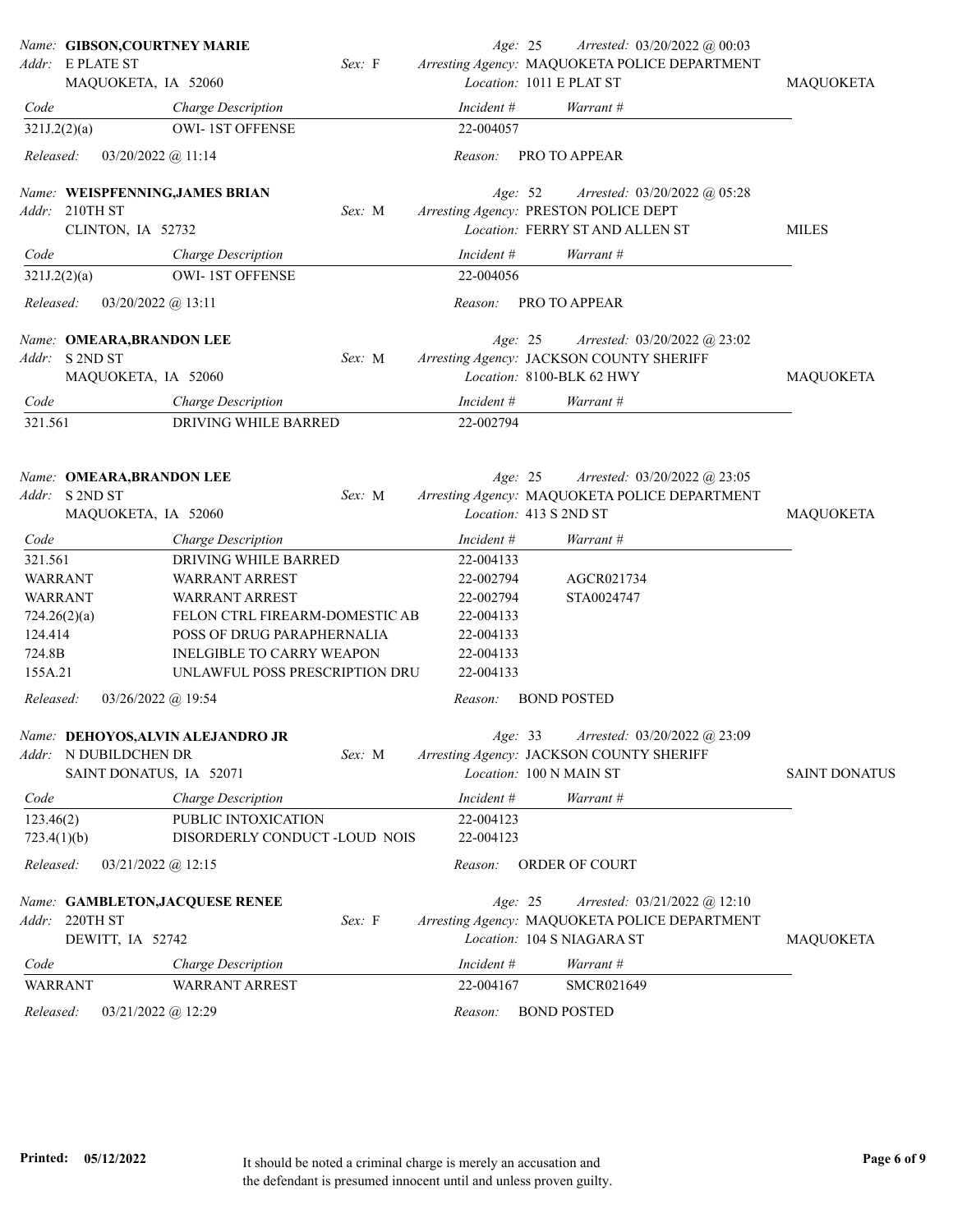|                                         | Name: ******JUVENILE******                                               |                                                                                |        | Age:                                | Arrested:                                                                                                      | *****Juvenile***** |
|-----------------------------------------|--------------------------------------------------------------------------|--------------------------------------------------------------------------------|--------|-------------------------------------|----------------------------------------------------------------------------------------------------------------|--------------------|
| Addr:                                   | ******JUVENILE******<br>******JUVENILE******                             |                                                                                | Sex:   |                                     | Arresting Agency: MAQUOKETA POLICE DEPARTMENT<br>Location: 100-BLK E PLATT ST                                  |                    |
| Code                                    |                                                                          | Charge Description                                                             |        | Incident #                          | Warrant #                                                                                                      |                    |
| 719.1(1)(b)                             |                                                                          | INTERFERENCE WITH OFFICIAL ACT                                                 |        | 22-004204                           |                                                                                                                |                    |
|                                         | Name: BROWN, WILLIAM FREDERICK<br>Addr: MARSHALL ST<br>DUBUQUE, IA 52001 |                                                                                | Sex: F | Age: $55$                           | Arrested: 03/23/2022 @ 20:19<br>Arresting Agency: JACKSON COUNTY SHERIFF<br>Location: 1600- BLK 250TH AVE      | <b>BELLEVUE</b>    |
| Code                                    |                                                                          | Charge Description                                                             |        | Incident #                          | Warrant #                                                                                                      |                    |
| 321.561                                 |                                                                          | DRIVING WHILE BARRED                                                           |        | 22-004299                           |                                                                                                                |                    |
| Released:                               | $03/27/2022$ @ 17:35                                                     |                                                                                |        | Reason:                             | <b>BOND POSTED</b>                                                                                             |                    |
|                                         | Name: VARTY,COLTON LEE<br>Addr: W 40TH ST<br>DAVENPORT, IA 52802         |                                                                                | Sex: M | Age: 24                             | Arrested: 03/23/2022 @ 22:43<br>Arresting Agency: MAQUOKETA POLICE DEPARTMENT<br>Location: HWY 64/ HWY 62      | MAQUOKETA          |
| Code                                    |                                                                          | Charge Description                                                             |        | Incident #                          | Warrant #                                                                                                      |                    |
| 124.401(5)<br>124.414<br><b>WARRANT</b> |                                                                          | POSS CNTL SUBST-1,2,3RD<br>POSS OF DRUG PARAPHERNALIA<br><b>WARRANT ARREST</b> |        | 22-004315<br>22-004315<br>22-004315 | FECR021225                                                                                                     |                    |
|                                         | Name: SMITH, ALEXIS JUSTINE<br>Addr: IL ROUTE 84<br>SAVANNA, IL 61074    |                                                                                | Sex: F | Age: $34$                           | Arrested: 03/24/2022 @ 11:46<br>Arresting Agency: JACKSON COUNTY SHERIFF<br>Location: 104 S NIAGRA ST          | MAQUOKETA          |
| Code                                    |                                                                          | Charge Description                                                             |        | Incident #                          | Warrant #                                                                                                      |                    |
| <b>WARRANT</b>                          |                                                                          | <b>WARRANT ARREST</b>                                                          |        | 22-004347                           | <b>OWCR021254</b>                                                                                              |                    |
| Released:                               | $03/24/2022$ @ 14:16                                                     |                                                                                |        | Reason:                             | PRO TO APPEAR                                                                                                  |                    |
|                                         | Name: IHRIG,JOSHUA THOMAS<br>Addr: E PLATT ST<br>MAQUOKETA, IA 52060     |                                                                                | Sex: M | Age: 40                             | Arrested: 03/24/2022 @ 14:23<br>Arresting Agency: JACKSON COUNTY SHERIFF<br>Location: 102 W PLATT ST           | MAQUOKETA          |
| Code                                    |                                                                          | Charge Description                                                             |        | Incident #                          | Warrant #                                                                                                      |                    |
| WARRANT                                 |                                                                          | <b>WARRANT ARREST</b>                                                          |        | 22-004355                           | CDCD003668                                                                                                     |                    |
| Released:                               | $03/24/2022$ @ 14:50                                                     |                                                                                |        | Reason:                             | PRO TO APPEAR                                                                                                  |                    |
|                                         | Name: BORMANN, BRODIE JO<br>Addr: NANNACT<br>PRESTON, IA 52069           |                                                                                | Sex: F | Age: 40                             | Arrested: $03/24/2022$ @ 14:42<br>Arresting Agency: MAQUOKETA POLICE DEPARTMENT<br>Location: 102 W CARLISLE ST | MAQUOKETA          |
| Code                                    |                                                                          | Charge Description                                                             |        | Incident #                          | Warrant #                                                                                                      |                    |
|                                         | $714.2(5)$ [LARC]                                                        | THEFT 5TH DEGREE<\$300                                                         |        | 22-004359                           |                                                                                                                |                    |
| Addr:                                   | Name: WHITE, ERIC ALLAN<br><b>ST</b><br>DEWITT, IA 52742                 |                                                                                | Sex: M | Age: 48                             | Arrested: 03/24/2022 @ 16:02<br>Arresting Agency: JACKSON COUNTY SHERIFF<br>Location: 104 S NIAGRA ST          | MAQUOKETA          |
| Code                                    |                                                                          | Charge Description                                                             |        | Incident #                          | Warrant #                                                                                                      |                    |
| <b>WARRANT</b>                          |                                                                          | WARRANT ARREST                                                                 |        | 22-004357                           | <b>SMCR020963</b>                                                                                              |                    |
| Released:                               | 03/29/2022 @ 10:44                                                       |                                                                                |        | Reason:                             | <b>SERVED TIME</b>                                                                                             |                    |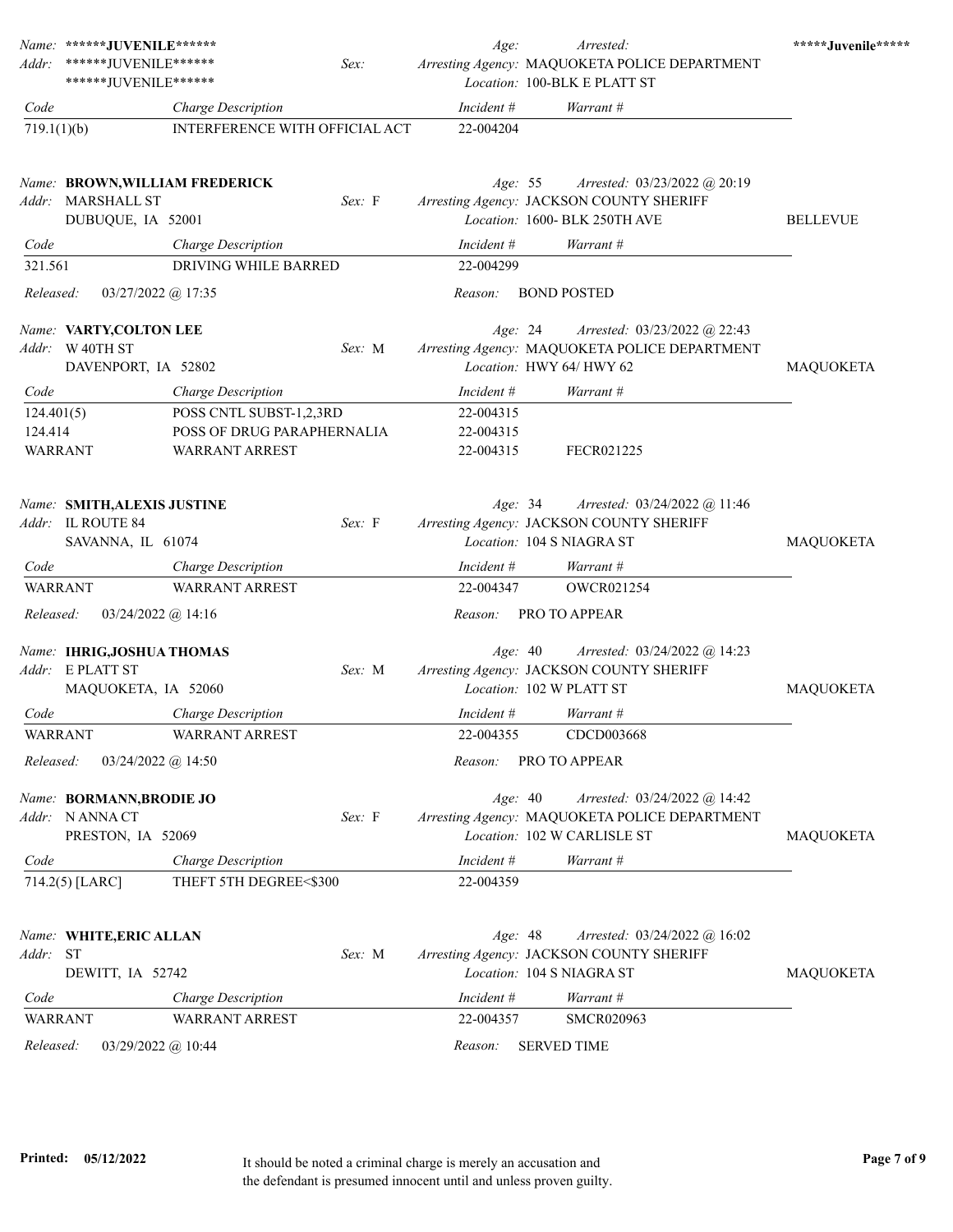| Name: HANEY,FEDERICO II<br>Addr: N 2ND ST                                     |                                                              | Sex: M | Age: 45<br>Arrested: 03/25/2022 @ 23:15<br>Arresting Agency: BELLEVUE POLICE DEPT                                        |                      |
|-------------------------------------------------------------------------------|--------------------------------------------------------------|--------|--------------------------------------------------------------------------------------------------------------------------|----------------------|
| BELLEVUE, IA 52031                                                            |                                                              |        | Location: 1104 N RIVERVIEW ST'S                                                                                          | <b>BELLEVUE</b>      |
| Code                                                                          | Charge Description                                           |        | Incident #<br>Warrant #                                                                                                  |                      |
| 321J.2(2)(b)                                                                  | OWI-2ND OFFENSE                                              |        | 22-004458                                                                                                                |                      |
| Released:                                                                     | 03/26/2022 @ 14:54                                           |        | ORDER OF COURT<br>Reason:                                                                                                |                      |
| Name: BOWLING,ZACHARY CHARLES<br>Addr: S 2ND ST                               |                                                              | Sex: M | Age: 36<br>Arrested: $03/26/2022$ @ 11:17<br>Arresting Agency: JACKSON COUNTY SHERIFF                                    |                      |
| MAQUOKETA, IA 52060                                                           |                                                              |        | Location: 703 S 2ND ST                                                                                                   | <b>MAQUOKETA</b>     |
| Code                                                                          | Charge Description                                           |        | Incident #<br>Warrant #                                                                                                  |                      |
| <b>WARRANT</b><br><b>WARRANT</b>                                              | <b>WARRANT ARREST</b><br><b>WARRANT ARREST</b>               |        | DRCV027433<br>22-004475<br>22-004475<br><b>DRCV027628</b>                                                                |                      |
| Released:                                                                     | 03/26/2022 @ 11:32                                           |        | <b>BOND POSTED</b><br>Reason:                                                                                            |                      |
| Name: BARGER,JONAH LANE<br><b>WESTERN AVE</b><br>Addr:<br>MAQUOKETA, IA 52060 |                                                              | Sex: M | Age: 45<br>Arrested: $03/26/2022$ @ 17:13<br>Arresting Agency: MAQUOKETA POLICE DEPARTMENT<br>Location: 110 WESTGATE DR  | MAQUOKETA            |
| Code                                                                          | Charge Description                                           |        | Incident #<br>Warrant #                                                                                                  |                      |
| 714.2(5) [LARC]                                                               | THEFT 5TH DEGREE<\$300                                       |        | 22-004414                                                                                                                |                      |
| Name: SCHLOSSER, HEATHER KAY<br>Addr: N AUTUMN LN<br>PEORIA, IL 61604         |                                                              | Sex: F | Age: 33<br>Arrested: $03/26/2022$ @ 20:17<br>Arresting Agency: MAQUOKETA POLICE DEPARTMENT<br>Location: 61 HWY/ CAVES RD | <b>MAQUOKETA</b>     |
| Code                                                                          | Charge Description                                           |        | Incident #<br>Warrant #                                                                                                  |                      |
| 321J.2(2)(a)                                                                  | <b>OWI-1ST OFFENSE</b>                                       |        | 22-004495                                                                                                                |                      |
| Released:                                                                     | 03/27/2022 @ 10:41                                           |        | PRO TO APPEAR<br>Reason:                                                                                                 |                      |
| Name: RUCHOTZKE, AMY JO<br>Addr: 1288 270 AVE<br>DELMAR, IA 52037             |                                                              | Sex: F | Age: 43<br>Arrested: 03/27/2022 @ 22:04<br>Arresting Agency: JACKSON COUNTY SHERIFF<br>Location: 400 W 4TH ST            | <b>DAVENPORT</b>     |
| Code                                                                          | Charge Description                                           |        | Incident #<br>Warrant #                                                                                                  |                      |
| <b>WARRANT</b>                                                                | <b>WARRANT ARREST</b>                                        |        | DRCV028349<br>22-004573                                                                                                  |                      |
| Released:                                                                     | 03/29/2022 @ 16:38                                           |        | Reason:<br><b>MISC TRANSFER</b>                                                                                          |                      |
| N DUBILDCHEN DR<br>Addr:                                                      | Name: DEHOYOS, ALVIN ALEJANDRO JR<br>SAINT DONATUS, IA 52071 | Sex: M | Age: 33<br>Arrested: 03/28/2022 @ 02:46<br>Arresting Agency: JACKSON COUNTY SHERIFF<br>Location: 108-2 N DUBLICHEN DR    | <b>SAINT DONATUS</b> |
| Code                                                                          | Charge Description                                           |        | Incident #<br>Warrant #                                                                                                  |                      |
| 708.2A(2)(a)                                                                  | DOMESTIC ABUSE ASSAULT-1ST                                   |        | 22-004581                                                                                                                |                      |
| Released:                                                                     | 03/28/2022 @ 17:23                                           |        | Reason:<br>ORDER OF COURT                                                                                                |                      |
| Name: STODDARD, CALI MAE<br><b>MAIN ST</b><br>Addr:<br>LOST NATION, IA 52254  |                                                              | Sex: F | Age: 25<br>Arrested: 03/29/2022 @ 19:42<br>Arresting Agency: MAQUOKETA POLICE DEPARTMENT<br>Location: 100-BLK S MAIN     | MAQUOKETA            |
| Code                                                                          | Charge Description                                           |        | Incident #<br>Warrant #                                                                                                  |                      |
| <b>WARRANT</b>                                                                | <b>WARRANT ARREST</b>                                        |        | FECR419823<br>22-224688                                                                                                  |                      |
| Released:                                                                     | 03/30/2022 @ 13:42                                           |        | SHIPPED OUT<br>Reason:                                                                                                   |                      |
|                                                                               |                                                              |        |                                                                                                                          |                      |